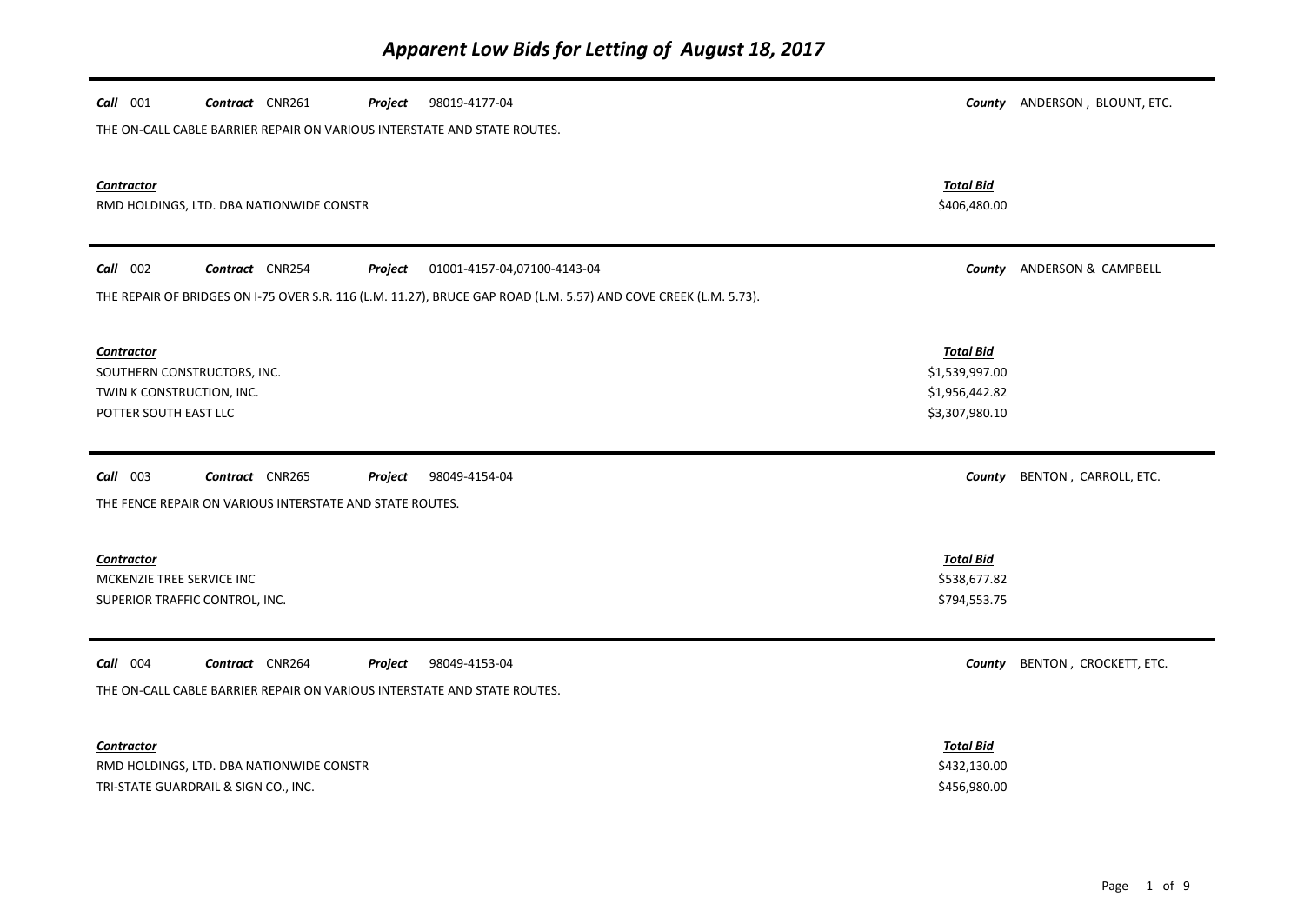|                                          | Contract CNR262 | Project | 98029-4161-04                                                                                                                                                                        | County           | BRADLEY, COFFEE, ETC.           |
|------------------------------------------|-----------------|---------|--------------------------------------------------------------------------------------------------------------------------------------------------------------------------------------|------------------|---------------------------------|
|                                          |                 |         | THE ON-CALL CABLE BARRIER REPAIR ON VARIOUS INTERSTATE AND STATE ROUTES.                                                                                                             |                  |                                 |
|                                          |                 |         |                                                                                                                                                                                      |                  |                                 |
|                                          |                 |         |                                                                                                                                                                                      |                  |                                 |
| Contractor                               |                 |         |                                                                                                                                                                                      | <b>Total Bid</b> |                                 |
| RMD HOLDINGS, LTD. DBA NATIONWIDE CONSTR |                 |         |                                                                                                                                                                                      | \$297,650.00     |                                 |
|                                          |                 |         |                                                                                                                                                                                      |                  |                                 |
| Call 006                                 | Contract CNR246 | Project | BR-STP-423(3),09025-3209-94                                                                                                                                                          |                  | County CARROLL                  |
|                                          |                 |         | THE CONSTRUCTION OF A CONCRETE I-BEAM BRIDGE ON S.R. 423 OVER CLEAR CREEK (L.M. 2.61), INCLUDING GRADING, DRAINAGE AND PAVING.                                                       |                  |                                 |
|                                          |                 |         |                                                                                                                                                                                      |                  |                                 |
| <b>Contractor</b>                        |                 |         |                                                                                                                                                                                      | <b>Total Bid</b> |                                 |
| VOLUNTEER BRIDGE CONSTRUCTION, INC.      |                 |         |                                                                                                                                                                                      | \$1,450,354.12   |                                 |
| HAROLD COFFEY CONSTRUCTION CO., INC.     |                 |         |                                                                                                                                                                                      | \$1,556,407.89   |                                 |
| DEMENT CONSTRUCTION COMPANY, LLC         |                 |         |                                                                                                                                                                                      | \$1,609,725.50   |                                 |
| JONES BROS., INC.                        |                 |         |                                                                                                                                                                                      | \$1,676,254.39   |                                 |
| FORD CONSTRUCTION COMPANY                |                 |         |                                                                                                                                                                                      | \$1,794,586.78   |                                 |
|                                          |                 |         |                                                                                                                                                                                      |                  |                                 |
|                                          |                 |         |                                                                                                                                                                                      |                  |                                 |
| Call 007                                 | Contract CNR249 | Project | STP-M-NH-67(29),10006-3249-94                                                                                                                                                        |                  | County CARTER                   |
|                                          |                 |         | THE INSTALLATION OF SIGNALS ON U.S. 321 (S.R. 67) AT THE INTERSECTION OF S.R. 359 (L.M. 2.32) AND THE INTERSECTIONS OF WEST MILL STREET/MCARTHUR AVENUE (L.M. 5.99) IN ELIZABETHTON. |                  |                                 |
|                                          |                 |         |                                                                                                                                                                                      |                  |                                 |
|                                          |                 |         |                                                                                                                                                                                      |                  |                                 |
| Contractor                               |                 |         |                                                                                                                                                                                      | <b>Total Bid</b> |                                 |
| STANSELL ELECTRIC COMPANY, INC.          |                 |         |                                                                                                                                                                                      | \$342,038.60     |                                 |
| DAVIS H. ELLIOT CONSTRUCTION COMPANY, IN |                 |         |                                                                                                                                                                                      | \$361,836.00     |                                 |
|                                          |                 |         |                                                                                                                                                                                      |                  |                                 |
|                                          |                 |         |                                                                                                                                                                                      |                  |                                 |
| Call 008                                 | Contract CNR263 | Project | 98302-4148-04                                                                                                                                                                        |                  | County CHEATHAM, DAVIDSON, ETC. |
|                                          |                 |         | THE ON-CALL CABLE BARRIER REPAIR ON VARIOUS INTERSTATE AND STATE ROUTES.                                                                                                             |                  |                                 |
|                                          |                 |         |                                                                                                                                                                                      |                  |                                 |
|                                          |                 |         |                                                                                                                                                                                      |                  |                                 |
| <b>Contractor</b>                        |                 |         |                                                                                                                                                                                      | <b>Total Bid</b> |                                 |
| RMD HOLDINGS, LTD. DBA NATIONWIDE CONSTR |                 |         |                                                                                                                                                                                      | \$398,750.00     |                                 |
| LU, INC.                                 |                 |         |                                                                                                                                                                                      | \$429,830.00     |                                 |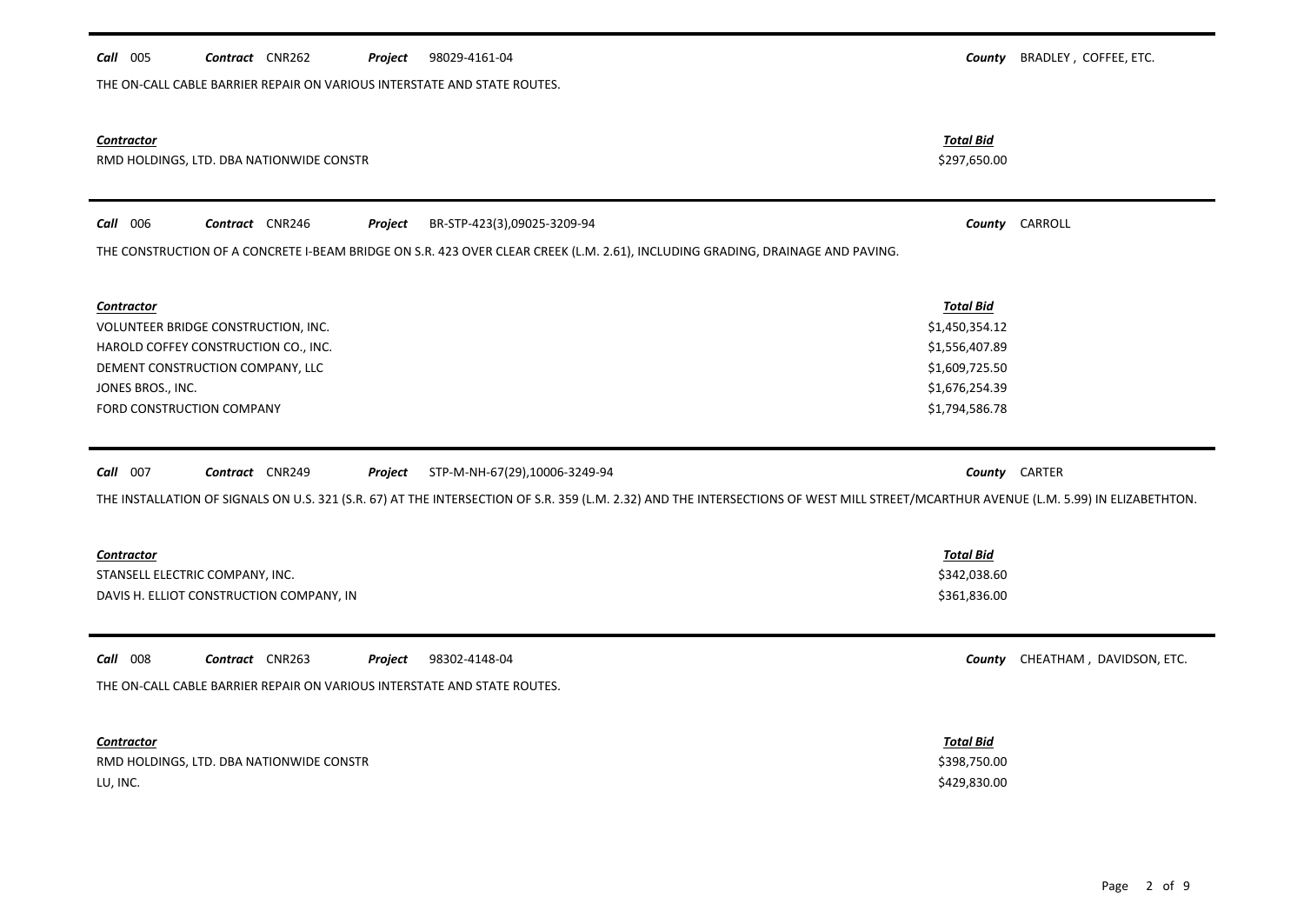| Call 009                       | Contract CNR256                    | Project | HSIP-26(59),93002-3215-94,HSIP-26(61),93002-3214-94,HSIP-419(10),18077-3204-94                                                                                                    |                                    | <b>County</b> CUMBERLAND & WHITE |
|--------------------------------|------------------------------------|---------|-----------------------------------------------------------------------------------------------------------------------------------------------------------------------------------|------------------------------------|----------------------------------|
|                                |                                    |         | THE MISCELLANEOUS SAFETY IMPROVEMENTS ON S.R. 419 IN CUMBERLAND COUNTY AND ON U.S. 70 (S.R. 26) AT S.R. 136 AND S.R. 111 IN WHITE COUNTY.                                         |                                    |                                  |
|                                |                                    |         |                                                                                                                                                                                   |                                    |                                  |
| Contractor                     |                                    |         |                                                                                                                                                                                   | <b>Total Bid</b>                   |                                  |
| ROGERS GROUP, INC.             |                                    |         |                                                                                                                                                                                   | \$651,011.21                       |                                  |
|                                |                                    |         |                                                                                                                                                                                   |                                    |                                  |
| $Call$ 010                     | Contract CNR250                    | Project | HSIP-R-1(361),19016-3207-94                                                                                                                                                       |                                    | <b>County</b> DAVIDSON           |
|                                |                                    |         | THE IMPROVEMENT OF THE INTERSECTION ON U.S. 70 (S.R. 1) AT MCCRORY LANE AND THE C.S.X. RAILROAD (L.M. 0.99), INCLUDING GRADING, DRAINAGE, SIGNALS AND PAVING.                     |                                    |                                  |
|                                |                                    |         |                                                                                                                                                                                   |                                    |                                  |
| Contractor                     |                                    |         |                                                                                                                                                                                   | <b>Total Bid</b>                   |                                  |
|                                | VULCAN CONSTRUCTION MATERIALS, LLC |         |                                                                                                                                                                                   | \$847,991.25                       |                                  |
| SESSIONS PAVING COMPANY        |                                    |         |                                                                                                                                                                                   | \$922,730.50                       |                                  |
| CIVIL CONSTRUCTORS, LLC        |                                    |         |                                                                                                                                                                                   | \$925,542.60                       |                                  |
|                                |                                    |         |                                                                                                                                                                                   |                                    |                                  |
| $Call$ 011                     | Contract CNR024                    | Project | NH-1(338),19021-3251-14                                                                                                                                                           |                                    | <b>County</b> DAVIDSON           |
|                                |                                    |         |                                                                                                                                                                                   |                                    |                                  |
|                                |                                    |         | THE GRADING, DRAINAGE, SIGNALS AND PAVING ON U.S. 41 (U.S. 70S, S.R. 1) FROM VULTEE BOULEVARD (L.M. 22.50) TO JUPITER DRIVE (L.M. 22.96), INCLUDING INTERSECTION AT KERMIT DRIVE. |                                    |                                  |
|                                |                                    |         |                                                                                                                                                                                   |                                    |                                  |
| <b>Contractor</b>              |                                    |         |                                                                                                                                                                                   | <b>Total Bid</b><br>\$4,238,340.00 |                                  |
| CIVIL CONSTRUCTORS, LLC        | VULCAN CONSTRUCTION MATERIALS, LLC |         |                                                                                                                                                                                   | \$4,438,029.45                     |                                  |
| JONES BROS. CONTRACTORS, LLC   |                                    |         |                                                                                                                                                                                   | \$4,998,741.15                     |                                  |
| <b>SESSIONS PAVING COMPANY</b> |                                    |         |                                                                                                                                                                                   | \$5,630,804.55                     |                                  |
|                                |                                    |         |                                                                                                                                                                                   |                                    |                                  |
| $Call$ 012                     | Contract CNR149                    |         |                                                                                                                                                                                   |                                    |                                  |
|                                |                                    | Project | HSIP/HRRR-46(22),22004-3247-94                                                                                                                                                    |                                    | County DICKSON                   |
|                                |                                    |         | THE CONSTRUCTION OF A CONCRETE BOX BRIDGE ON S.R. 46 OVER BRANCH (L.M. 15.74), INCLUDING GRADING, DRAINAGE AND PAVING.                                                            |                                    |                                  |
|                                |                                    |         |                                                                                                                                                                                   |                                    |                                  |
| Contractor                     |                                    |         |                                                                                                                                                                                   | <b>Total Bid</b>                   |                                  |
| CONCRETE STRUCTURES, INC.      |                                    |         |                                                                                                                                                                                   | \$1,330,785.10                     |                                  |
|                                | PARCHMAN CONSTRUCTION COMPANY INC  |         |                                                                                                                                                                                   | \$1,436,631.89<br>\$1,542,368.73   |                                  |
| ADAMS CONTRACTING, LLC         |                                    |         |                                                                                                                                                                                   |                                    |                                  |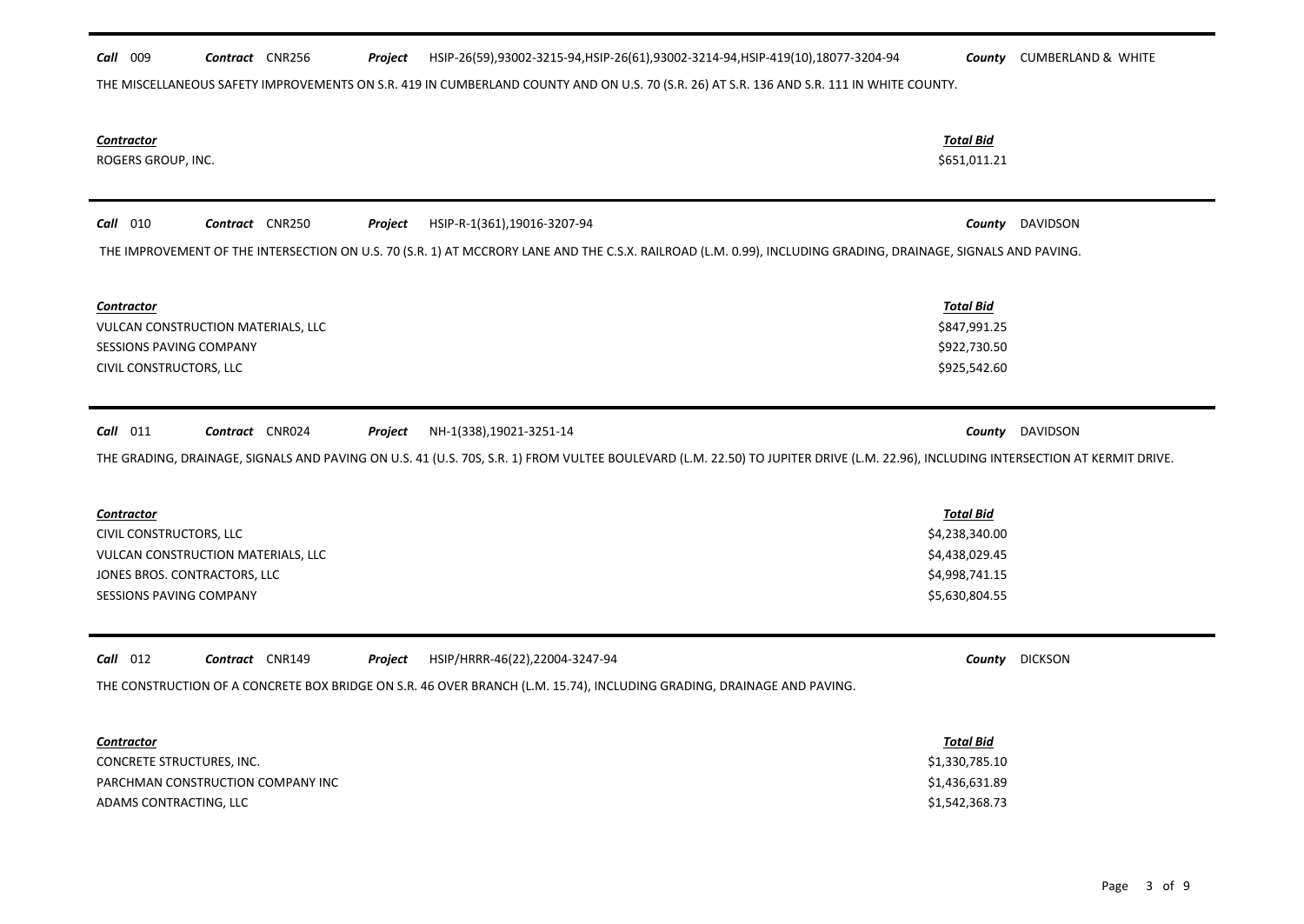# *Call* 013 *Contract* CNR236 *Project County* DICKSON 22953-3576-04

THE GRADING, DRAINAGE, SIGNALS AND PAVING ON A S.I.A. ROUTE SERVING TRUFORM, ZINC OXIDE AND LEWIS LUMBER IN DICKSON.

| <b>Contractor</b>                 | <b>Total Bid</b> |
|-----------------------------------|------------------|
| EUBANK ASPHALT PAVING & SEALING   | \$1,508,110.36   |
| JONES BROS. CONTRACTORS, LLC      | \$1,596,529.85   |
| PARCHMAN CONSTRUCTION COMPANY INC | \$1,812,788.38   |
| CIVIL CONSTRUCTORS, LLC           | \$1,917,476.60   |

# *Call* 014 *Contract* CNR278 *Project County* DICKSON & WILLIAMSON IM/NH-40-3(148),22001-3183-44,94001-3120-44

THE CONSTRUCTION OF A TRUCK CLIMBING LANE ON I-40 EB NEAR MILE MARKER 180, INCLUDING GRADING, DRAINAGE, WIDENING OF A CONCRETE I-BEAM BRIDGE AND PAVING.

| <b>Contractor</b>                  | <u>Total Bid</u> |
|------------------------------------|------------------|
| JONES BROS. CONTRACTORS, LLC       | \$7,994,227.48   |
| DEMENT CONSTRUCTION COMPANY, LLC   | \$8,756,478.36   |
| VULCAN CONSTRUCTION MATERIALS, LLC | \$9,089,978.85   |
| CIVIL CONSTRUCTORS, LLC            | \$9,682,153.40   |

| <b>Call</b> 015 | Contract | <b>CNR267</b> | Project | 23083-4222-04 | County | <b>DYER</b> |  |
|-----------------|----------|---------------|---------|---------------|--------|-------------|--|
|-----------------|----------|---------------|---------|---------------|--------|-------------|--|

THE REPAIR OF BRIDGES ON U.S. 412 (S.R. 20) OVER THE NORTH FORK FORKED DEER RIVER (L.M. 4.80).

| <b>Contractor</b>                   | Total Bid      |
|-------------------------------------|----------------|
| FORD CONSTRUCTION COMPANY           | \$1,444,604.45 |
| CENTURY CONSTRUCTION & REALTY, INC. | \$1,941,465.42 |
| DEMENT CONSTRUCTION COMPANY, LLC    | \$2,208,785.45 |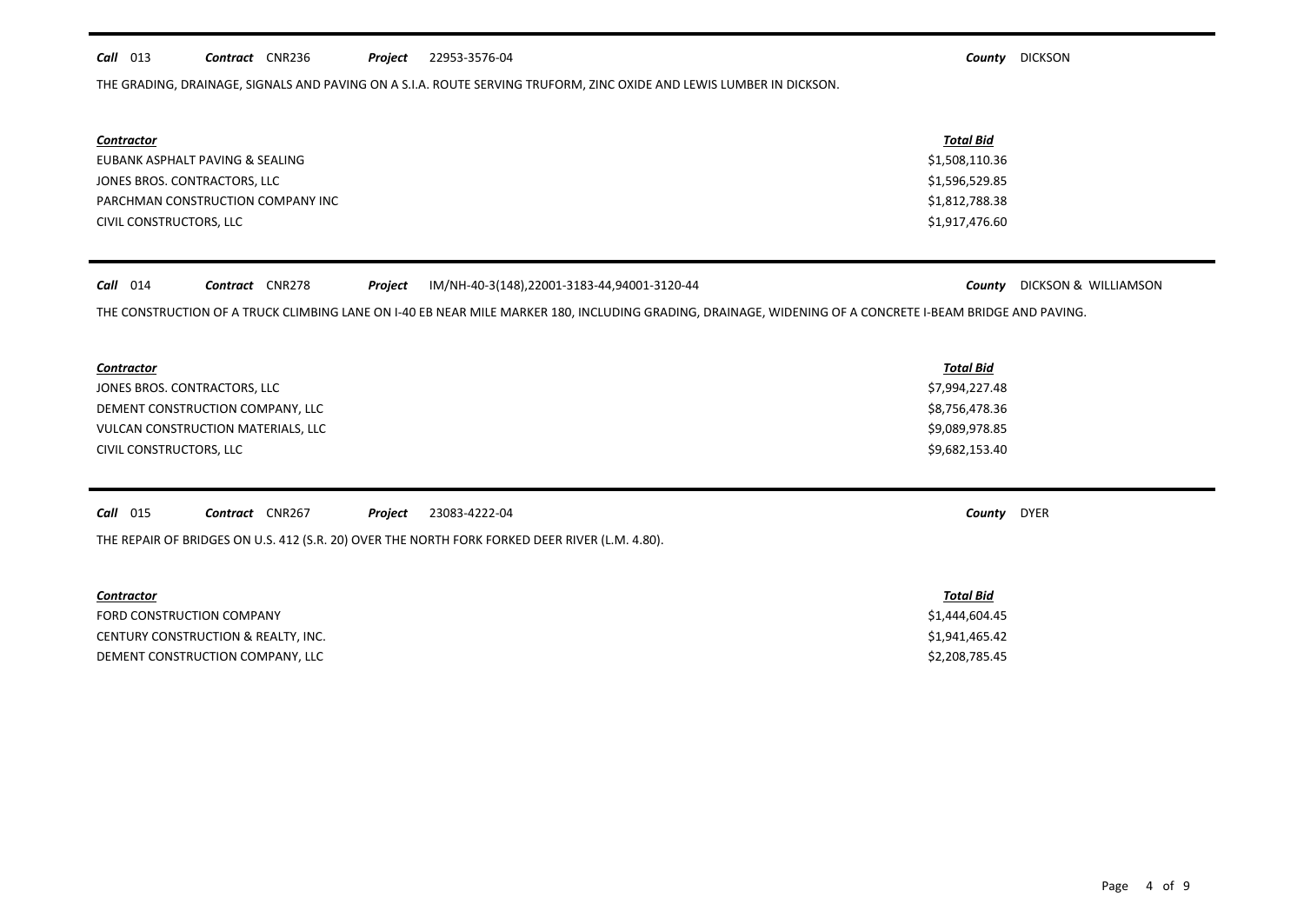# *Call* 016 *Contract* CNR271 *Project County* FAYETTE 24946-4104-04

THE REPAIR OF BRIDGES ON U.S. 70 (U.S. 79, S.R. 1) OVER BRANCH (L.M. 5.66) AND ON S.R. 59 OVER I-40 (L.M. 3.77).

| Contractor<br>THOMSON & THOMSON, INC.<br>DEMENT CONSTRUCTION COMPANY, LLC<br>MID-STATE CONSTRUCTION COMPANY, INC.<br>FORD CONSTRUCTION COMPANY<br>CENTURY CONSTRUCTION & REALTY, INC.                          | <b>Total Bid</b><br>\$1,022,032.00<br>\$1,287,425.79<br>\$1,315,889.05<br>\$1,401,494.45<br>\$1,794,080.59 |                 |
|----------------------------------------------------------------------------------------------------------------------------------------------------------------------------------------------------------------|------------------------------------------------------------------------------------------------------------|-----------------|
| $Call$ 017<br>Contract CNR248<br>Project<br>STP/HSIP-62(45),25012-3211-94,25012-8211-14<br>THE RESURFACING ON S.R. 62 FROM THE PUTNAM COUNTY LINE (L.M. 0.00) TO WEST OF U.S. 127 (S.R. 28) (L.M. 5.80).       | County                                                                                                     | FENTRESS        |
| Contractor<br>ROGERS GROUP, INC.<br>VULCAN CONSTRUCTION MATERIALS, LLC                                                                                                                                         | <b>Total Bid</b><br>\$1,069,661.35<br>\$1,194,840.75                                                       |                 |
| <b>Call</b> 018<br>Contract CNR247<br>Project<br>BRZ-3500(42),35946-3404-94<br>THE CONSTRUCTION OF A CONCRETE BOX BEAM BRIDGE ON KENNEDY ROAD OVER BRANCH (L.M. 2.59), INCLUDING GRADING, DRAINAGE AND PAVING. |                                                                                                            | County HARDEMAN |
| Contractor<br>VOLUNTEER BRIDGE CONSTRUCTION, INC.<br>FORD CONSTRUCTION COMPANY                                                                                                                                 | <b>Total Bid</b><br>\$431,001.60<br>\$558,181.10                                                           |                 |

CENTURY CONSTRUCTION & REALTY, INC. **Example 20 and 20 and 20 and 20 and 20 and 20 and 20 and 20 and 20 and 20 and 20 and 20 and 20 and 20 and 20 and 20 and 20 and 20 and 20 and 20 and 20 and 20 and 20 and 20 and 20 and 20** DEMENT CONSTRUCTION COMPANY, LLC \$724,790.85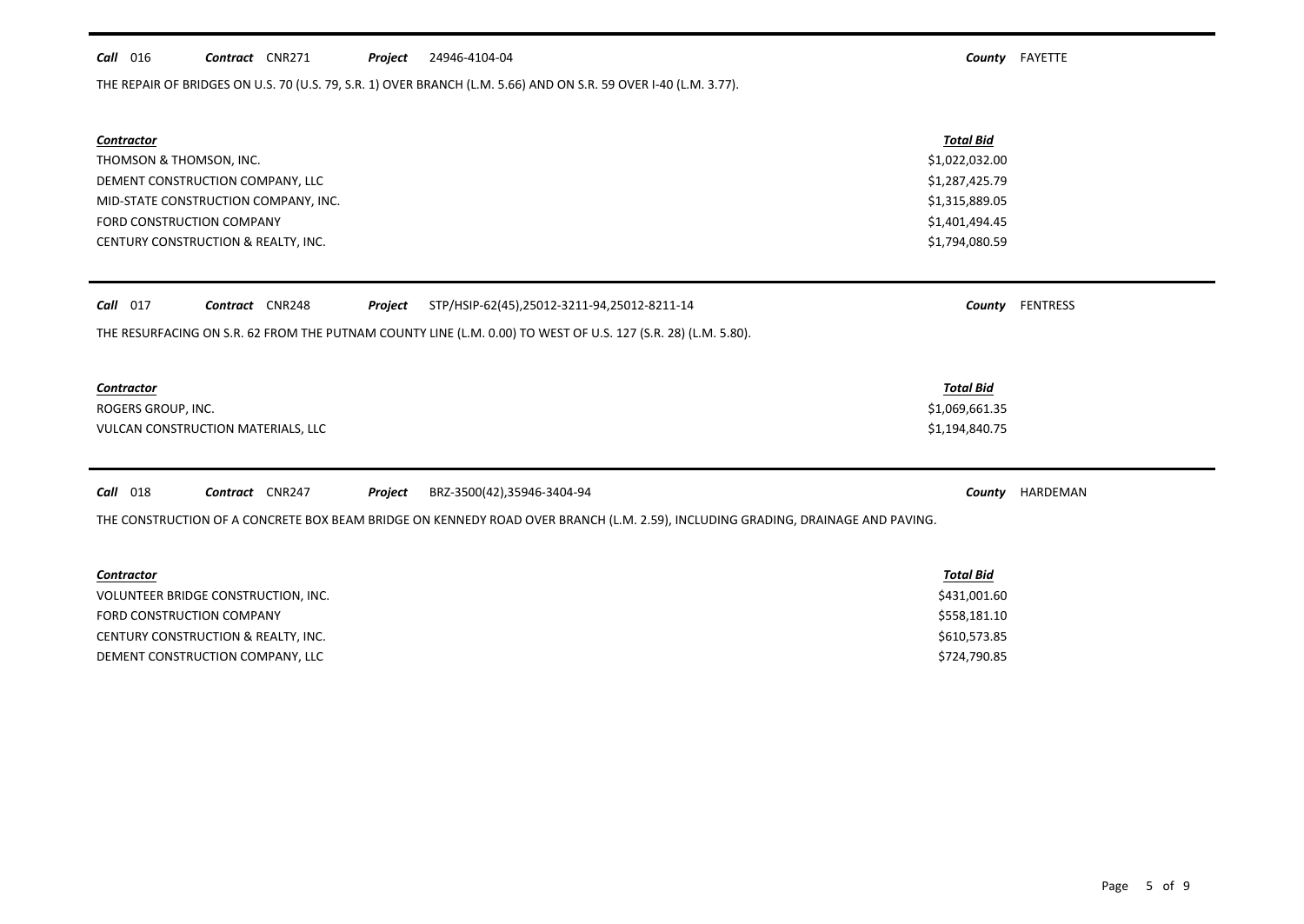# *Call* 019 *Contract* CNR268 *Project County* HARDEMAN 35007-4223-04

THE REPAIR OF THE BRIDGE ON S.R. 100 OVER BRANCH (L.M. 4.34).

| <b>Contractor</b><br>THOMSON & THOMSON, INC.<br>VOLUNTEER BRIDGE CONSTRUCTION, INC.<br>FORD CONSTRUCTION COMPANY<br>CENTURY CONSTRUCTION & REALTY, INC.                                                                                                                        | <b>Total Bid</b><br>\$366,214.50<br>\$433,535.00<br>\$627,420.66<br>\$887,300.48 |                  |
|--------------------------------------------------------------------------------------------------------------------------------------------------------------------------------------------------------------------------------------------------------------------------------|----------------------------------------------------------------------------------|------------------|
| <b>Call</b> 020<br>Contract CNR277<br>NH-54(26),40003-3218-14<br>Project<br>THE GRADING, DRAINAGE, CONSTRUCTION OF BRIDGES, RETAINING WALL AND PAVING ON U.S. 641 (S.R. 54) FROM NEAR RISON STREET (L.M. 11.39) TO NEAR SMITH ROAD (L.M. 14.18).                               | County                                                                           | HENRY            |
| <b>Contractor</b><br>J. R. HAYES CONSTRUCTION CO., INC.<br>HAROLD COFFEY CONSTRUCTION CO., INC.                                                                                                                                                                                | <b>Total Bid</b><br>\$24,933,424.99<br>\$26,928,039.03                           |                  |
| Call 021<br>Contract CNR081<br>45001-4163-04<br>Project<br>THE REPAIR OF BRIDGES ON I-40 OVER THE I-81 RAMPS (L.M. 11.68 AND L.M. 11.98).                                                                                                                                      |                                                                                  | County JEFFERSON |
| Contractor<br>SOUTHERN CONSTRUCTORS, INC.<br>MID-STATE CONSTRUCTION COMPANY, INC.<br>JONES BROS., INC.                                                                                                                                                                         | <b>Total Bid</b><br>\$1,117,500.00<br>\$1,121,724.72<br>\$1,880,626.00           |                  |
| Contract CNR228<br>$Call$ 022<br>BRZ-4600(22),46946-3404-94,BRZ-4600(24),46946-3406-94<br>Project<br>THE CONSTRUCTION OF BRIDGES ON CIRCLE DRIVE OVER FURNACE CREEK (L.M. 0.84) AND ON FAIRGROUND LANE OVER FURNACE CREEK (L.M. 0.02), INCLUDING GRADING, DRAINAGE AND PAVING. |                                                                                  | County JOHNSON   |

*Contractor Total Bid*

ADAMS CONTRACTING, LLC \$1,340,364.75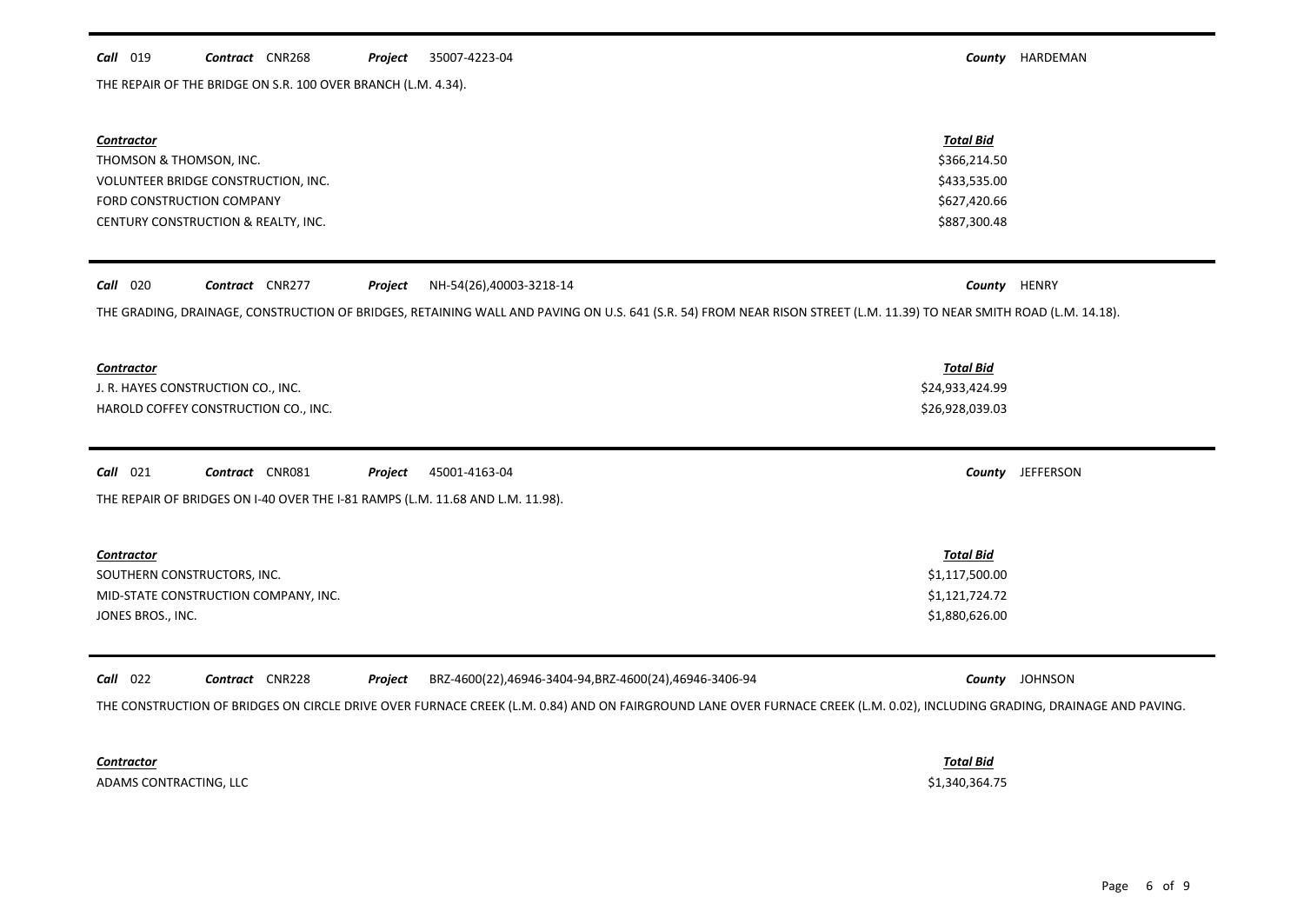# *Call* 023 *Contract* CNR226 *Project County* KNOX STP-EN-4700(40),47947-3605-94

THE CONSTRUCTION OF AN ALUMINUM TRUSS PEDESTRIAN BRIDGE OVER THE FRENCH BROAD RIVER, INCLUDING GRADING, DRAINAGE AND PAVING.

| <b>Contractor</b>                        | Total Bid      |
|------------------------------------------|----------------|
| KAY & KAY CONTRACTING, LLC               | \$4,489,866.41 |
| JONES BROS., INC.                        | \$4,786,181.41 |
| BELL & ASSOCIATES CONSTRUCTION, L.P.     | \$4,788,000.00 |
| WRIGHT BROTHERS CONSTRUCTION COMPANY, IN | \$4,832,219.65 |
| <b>CHARLES BLALOCK &amp; SONS, INC.</b>  | \$4,949,969.71 |
| TWIN K CONSTRUCTION, INC.                | \$5,099,734.57 |

| Call 024<br>47006-3160-04<br><b>CNR255</b><br>Project<br>Contract | county | <b>KNOX</b> |
|-------------------------------------------------------------------|--------|-------------|
|-------------------------------------------------------------------|--------|-------------|

THE ROCKFALL MITIGATION ON I-75 NEAR L.M. 10.56.

# *Contractor Total Bid*

KAY & KAY CONTRACTING, LLC \$1,960,406.75 CHARLES BLALOCK & SONS, INC. Samples of the state of the state of the state of the state of the state of the state of the state of the state of the state of the state of the state of the state of the state of the state of TWIN K CONSTRUCTION, INC. \$2,498,763.91 J & M GRADING DIVISION LLC \$2,604,902.95

*Call* 025 *Contract* CNR266 *Project County* KNOX 47100-4116-04

THE INSTALLATION OF AN OVERHEAD SIGN ON I-40 AT L.M. 19.15.

| Contractor                     | <b>Total Bid</b> |
|--------------------------------|------------------|
| LU, INC.                       | \$173,888.42     |
| J & M GRADING DIVISION LLC     | \$188,752.00     |
| SOUTHERN CONSTRUCTORS, INC.    | \$191,296.00     |
| SUPERIOR TRAFFIC CONTROL, INC. | \$202,754.00     |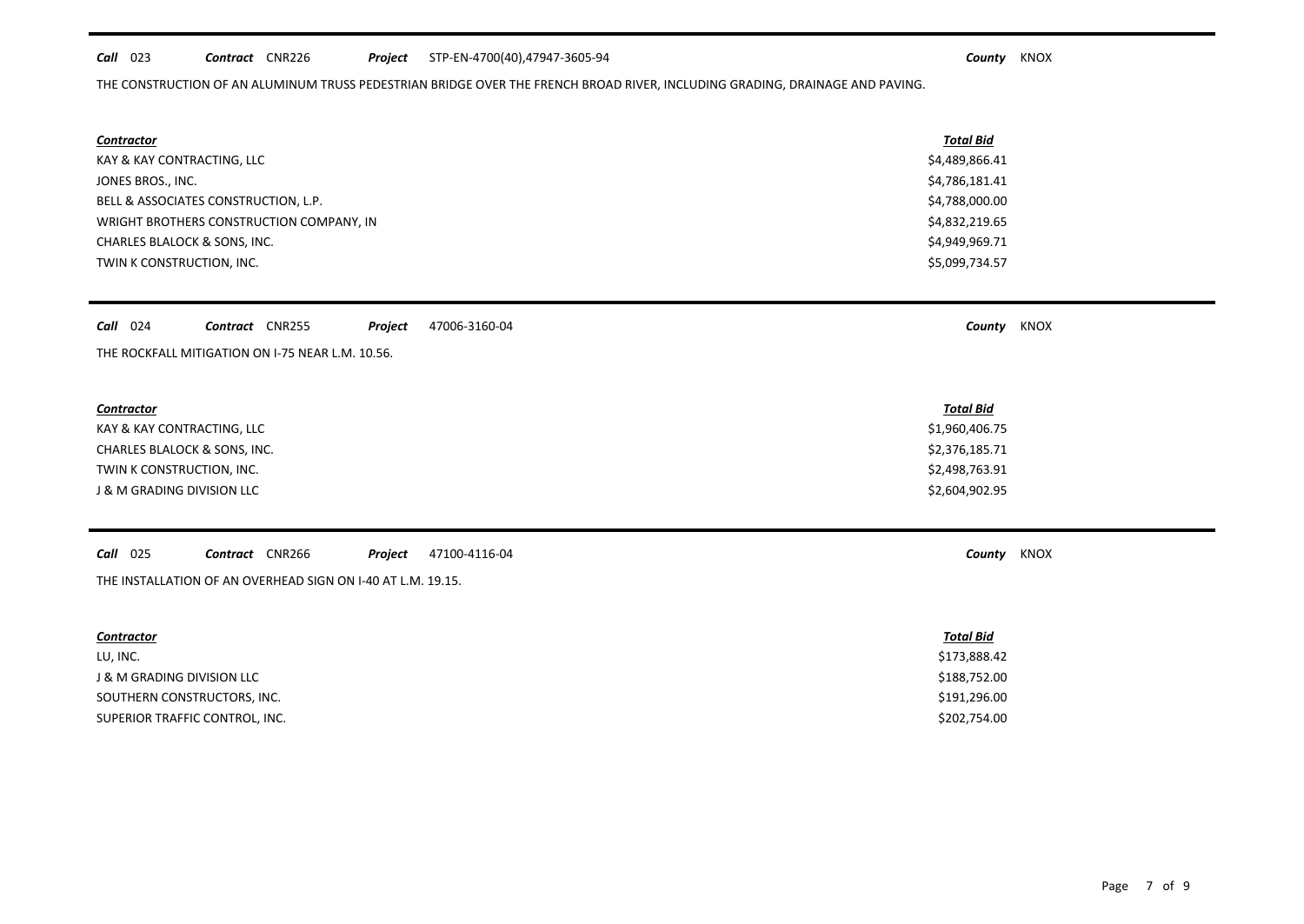| $Call$ 026<br><b>Contract</b> CNR269 |  |  |  | <b>Project</b> | 49005-4227-04 |
|--------------------------------------|--|--|--|----------------|---------------|
|--------------------------------------|--|--|--|----------------|---------------|

THE REPAIR OF THE BRIDGE ON S.R. 19 OVER HYDE CREEK (L.M. 24.52).

*Call* 026 *Contract* CNR269 *Project County* LAUDERDALE

| <b>Contractor</b><br>VOLUNTEER BRIDGE CONSTRUCTION, INC.<br>FORD CONSTRUCTION COMPANY                                                                                                                                                                                                  | <b>Total Bid</b><br>\$146,975.00<br>\$162,263.50                          |                       |
|----------------------------------------------------------------------------------------------------------------------------------------------------------------------------------------------------------------------------------------------------------------------------------------|---------------------------------------------------------------------------|-----------------------|
| $Call$ 027<br>Contract CNR272<br>NH-186(15),57009-3264-14, NH-I-40-1(348), 57201-3149-44<br>Project<br>THE WIDENING ON I-40 FROM WEST OF U.S. 45 BYPASS (S.R. 186) TO EAST OF U.S. 45 (S.R. 5) AND RECONSTRUCTION ON U.S. 45 (S.R. 186) FROM I-40 TO OLD HICKORY BOULEVARD IN JACKSON. |                                                                           | <b>County</b> MADISON |
| <b>Contractor</b><br>DELTA CONTRACTING COMPANY, LLC<br>JONES BROS., INC.<br>BELL & ASSOCIATES CONSTRUCTION, L.P.                                                                                                                                                                       | <b>Total Bid</b><br>\$67,947,416.87<br>\$71,279,823.37<br>\$72,685,428.67 |                       |
| <b>Call</b> 028<br>Contract CNR260<br>STP/M-247(9),60020-3201-54,94031-3209-54<br>Project<br>THE GRADING, DRAINAGE, CONSTRUCTION OF A CONCRETE BOX BEAM BRIDGE, RETAINING WALLS AND PAVING ON S.R. 247 (DUPLEX ROAD) FROM U.S. 31 (S.R. 6) IN SPRING HILL TO WEST OF I-65.             | County                                                                    | MAURY & WILLIAMSON    |
| Contractor<br>EUTAW CONSTRUCTION COMPANY, INC.<br>CIVIL CONSTRUCTORS, LLC<br>ROGERS GROUP, INC.                                                                                                                                                                                        | <b>Total Bid</b><br>\$28,540,005.13<br>\$29,519,973.40<br>\$31,342,369.46 |                       |
| Call 029<br>Contract CNR270<br>79903-4121-04<br>Project<br>BRIDGE REPAIR ON I-40 OVER THE MISSISSIPPI RIVER AND 5 BRIDGES OVER THE WOLF RIVER, VARIOUS RAMPS, CITY STREETS AND RAILROAD (L.M. 0.00 TO L.M. 0.79) IN MEMPHIS.                                                           |                                                                           | County SHELBY         |
| Contractor<br>DEMENT CONSTRUCTION COMPANY, LLC<br>THOMSON & THOMSON, INC.                                                                                                                                                                                                              | <b>Total Bid</b><br>\$735,130.50<br>\$762,923.50                          |                       |